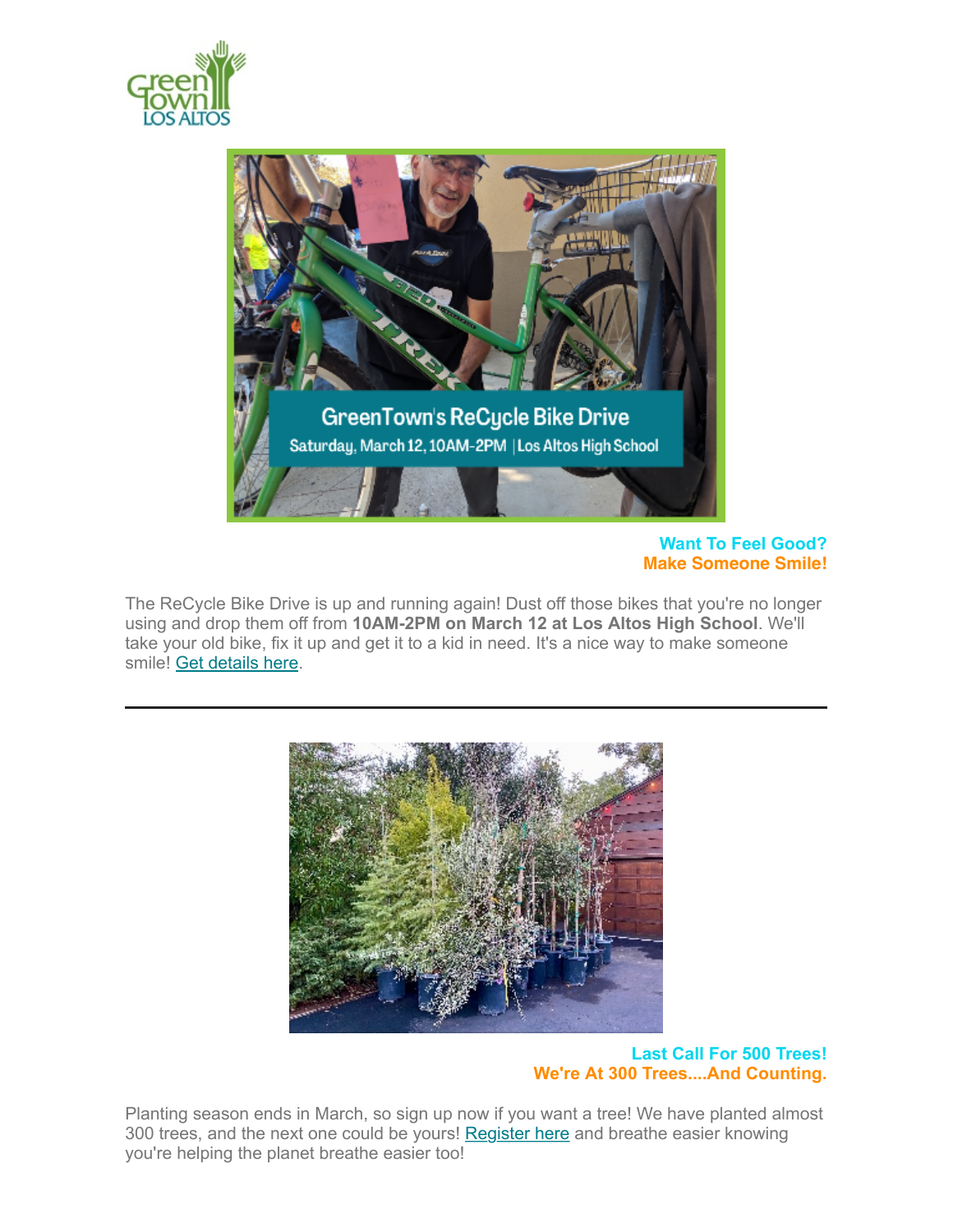

### **The LAHS GreenTeam Message: Pick Your Way To Conserve**

The Los Altos High School GreenTeam has made it clear when it comes to dealing with climate change: pick your way to conserve but do something! See what else they (wisely!) had to say [here.](https://www.greentownlosaltos.org/post/the-greenteam-message-pick-your-way-to-conserve-but-do-something)



**Hey Tree Owner: Got Fruit?**

It's March and if you have citrus fruits, it's time to harvest. Got a bounty and don't know what to do with the abundance? [Here are some tips](https://www.greentownlosaltos.org/post/hey-tree-owner-got-fruit) on what you can do.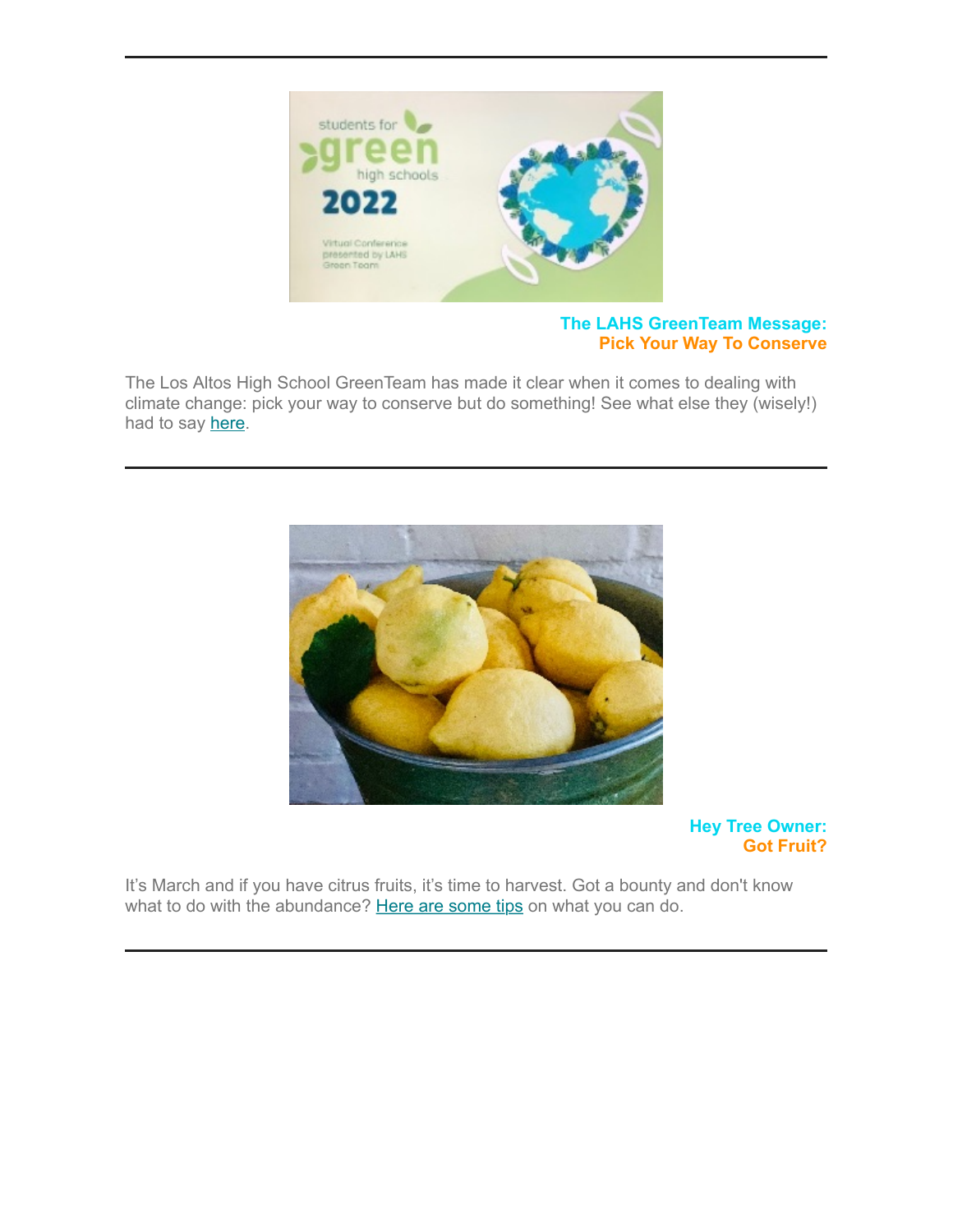

## **The Water Conservation Video Is A Blockbuster!**

It's a blockbuster! The water conservation video created by Madison Louie and Charlie Jones for their Girl Scout Bronze Award project received rave reviews from Almond School 2nd-5th grade students. Charlie and Madison wanted to do something about our historical drought and realized that educational materials for children were lacking.

.

They created a 6-minute video for this audience in collaboration with Living Classroom, GreenTown Los Altos and Valley Water. The video ([linked here\)](https://www.youtube.com/watch?v=dVQxU1zz4KI) is available for the community on the Living Classroom Los Altos School District Youtube channel.

More importantly, congratulations to Madison and Charlie on your Bronze Award!!



### **Have Your 15 Seconds of Fame Make A Quick Video.**

Groundwater is invisible, but its impact is visible everywhere.

Learn, Share and Act. Make it fun too. Shoot your 60-second groundwater story. Upload to YouTube or Vimeo with hashtags #MyGroundwaterStory #WorldWaterDay and #GreenTownLosAltos. Check out: [www.worldwaterday.org](http://www.worldwaterday.org/) for more info. World Water Day is March 22nd. Read [more about it here.](https://www.greentownlosaltos.org/post/world-water-day-march-22-2022-groundwater-making-the-invisible-visible)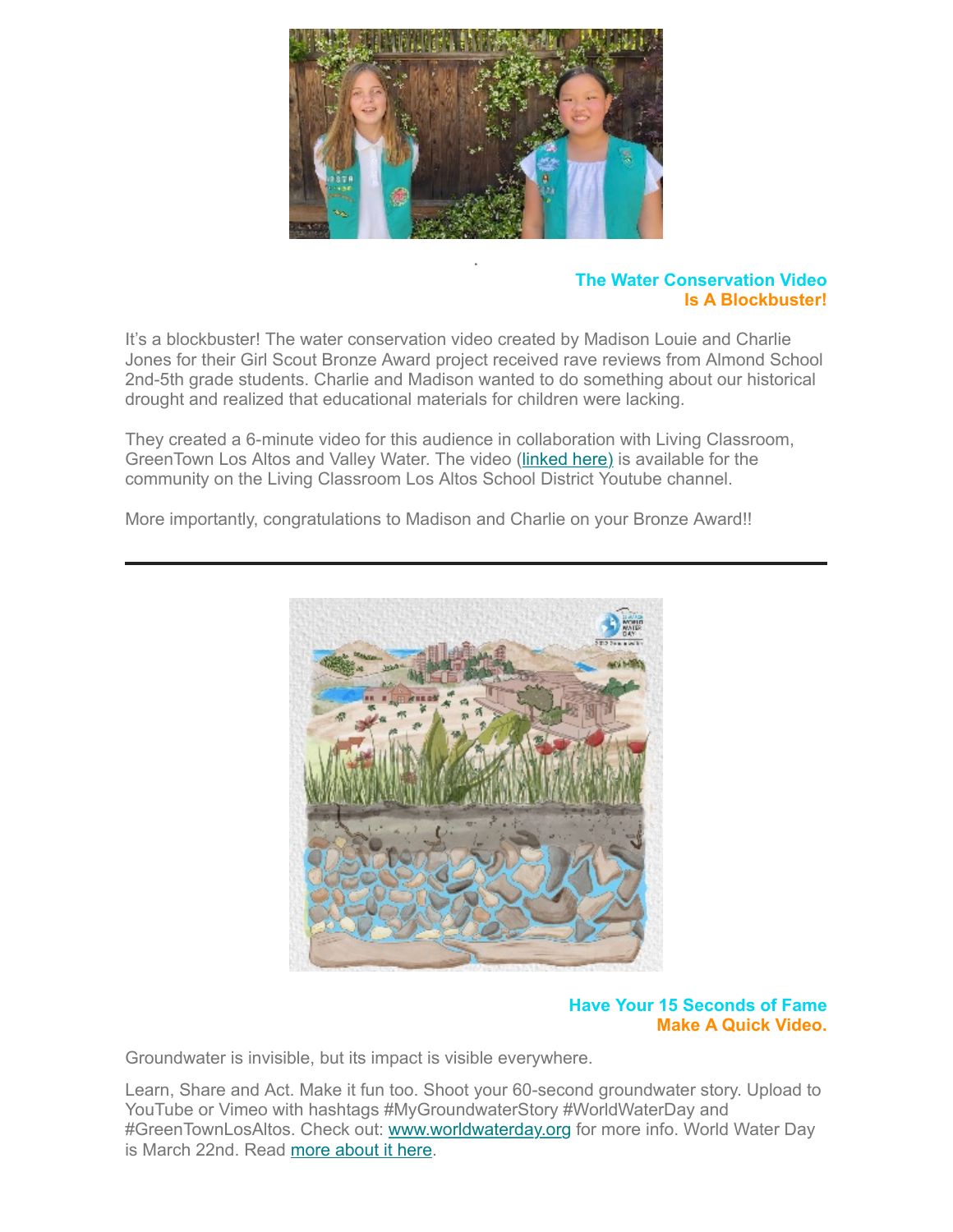

# **The Woodland Library Garden Is Getting A Drought Tolerant Makeover**

Let's get dirty!

Help revitalize the drought tolerant demonstration garden at the Woodland Library on Grant Rd. We need volunteers on the weekends of March, along with someone who can write up information about the plants and helpers on the roster to maintain the garden once a quarter. **Email us here** if you'd like to help.

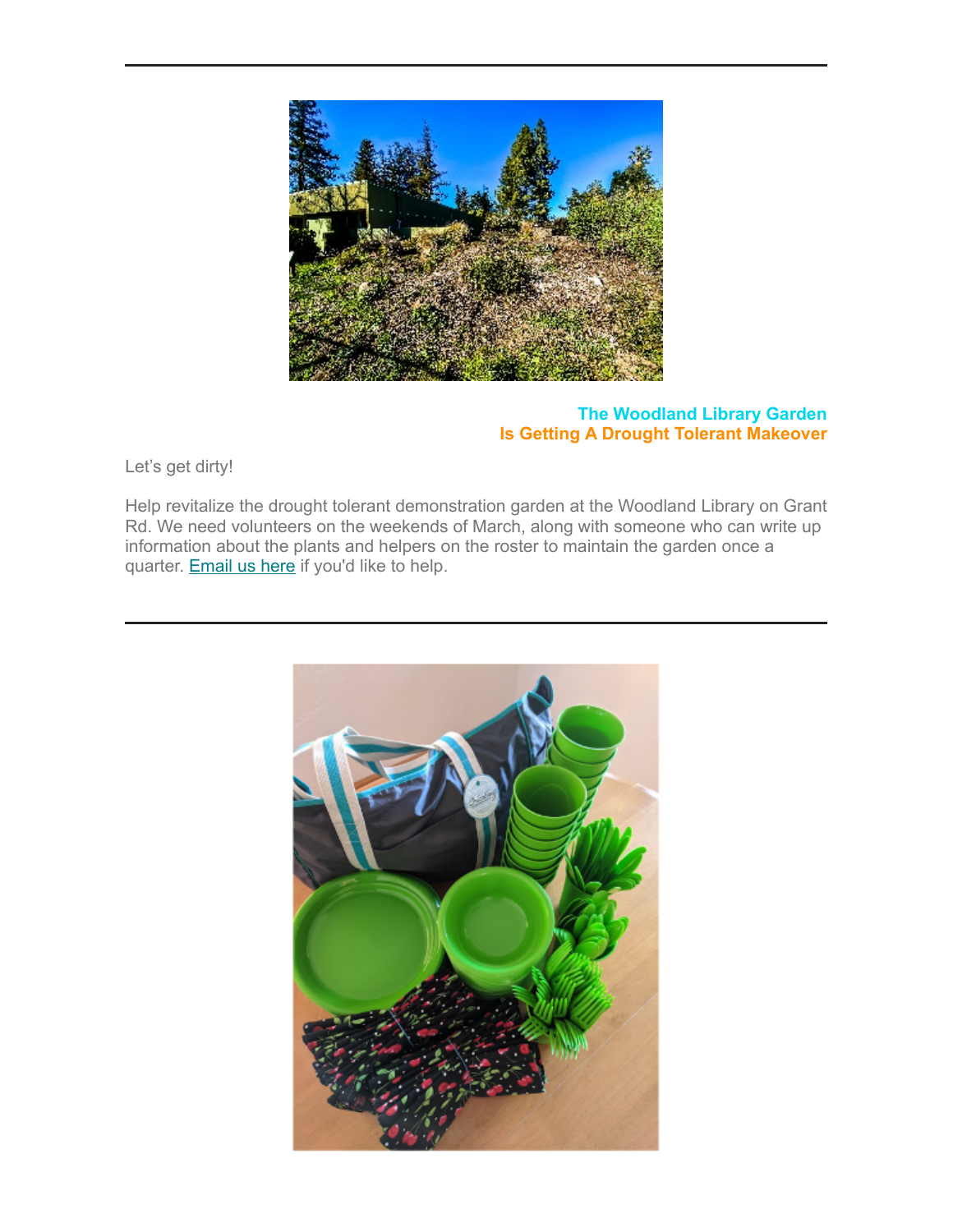#### **Make Your Next Party ECO-FRIENDLY! Reusable Party Pack Available to Borrow from GTLA**

Zero-waste parties are gaining in popularity. Why not borrow the items you need (to serve up to 40 guests) instead of buying single-use throwaways? GreenTown Los Altos has put together two Party Packs (each serving 20 people) for loan to local residents who want their parties to be eco-friendly. Borrow one or both Party Packs! Help our community reduce single-use plastic that is littering our landscapes, polluting our oceans and is not recyclable. For more information, [please email Kim](mailto:kimjelfs@greentownlosaltos.org?subject=Eco%20friendly%20packs).



### **EVENTS**

#### **Mar. 12 | 10AM-2PM | ReCycle Bike Drive | Los Altos High School**

We're baaack! Drop off your gently used bikes at GreenTown's ReCycle Bike Drive. We'll take care of fixing them and handing them off to kids in need. It's a nice way to make someone smile. Get details [here](https://www.greentownlosaltos.org/post/recycle-bike-drive-got-a-bike-give-a-bike-make-someone-smile).

[Can't make it or don't have a spare bike to donate. Consider a tax-deductible donation](https://lacf.fcsuite.com/erp/donate/create?funit_id=1106) here. It costs \$50-\$100 to fix a bike, \$25 for a helmet and \$15 for a youth lock. So any amount helps. Thanks for your support!

#### **Mar. 15 | 11AM | Healthy Plate Healthy Planet Program**

Speaker Robbie Brown, Manager of [Acterra's Healthy Plate Healthy Planet program](https://www.acterra.org/healthy-plate), will talk about food sustainability and the role food plays with climate change. Join the free [event, co-hosted by Los Altos Recreation & Community Services via Zoom Meeting at](https://us02web.zoom.us/j/81503613403?pwd=SWdVL3JkRUZDU0dwZEY3ckloQmRLZz09) 11AM here.

### **Apr. 9 | 1-3PM | The Lawn-Be-Gone Bike Ride is back!**

Join us April 9 for a ride to visit four homes in central Los Altos, learn about converting a lawn to drought tolerant landscaping and finish up at Woodland Library to see the native plant garden that GreenTown helped install in 2017. It is a short ride, only about three [miles round trip, but packed with good information. Get more details and sign up with](https://www.eventbrite.com/e/lawn-be-gone-bike-ride-tickets-277307633597) eventbrite.

### **We Need Your Support To Pass CAAP!**

Let your voice be heard. Join the March 8th Los Altos City Council Meeting to tell them their decisions to help the environment are important to you and to support the Climate Action and Adaption Plan (CAAP). This important multi-year road map for environmental sustainability will be presented to City Council and we need your support to get it passed. If you cannot attend, please [send a quick email](mailto:PublicComment@losaltosca.gov%C2%A0?subject=Public%20Comment%20Agenda%20Item%209%20March%208th) of